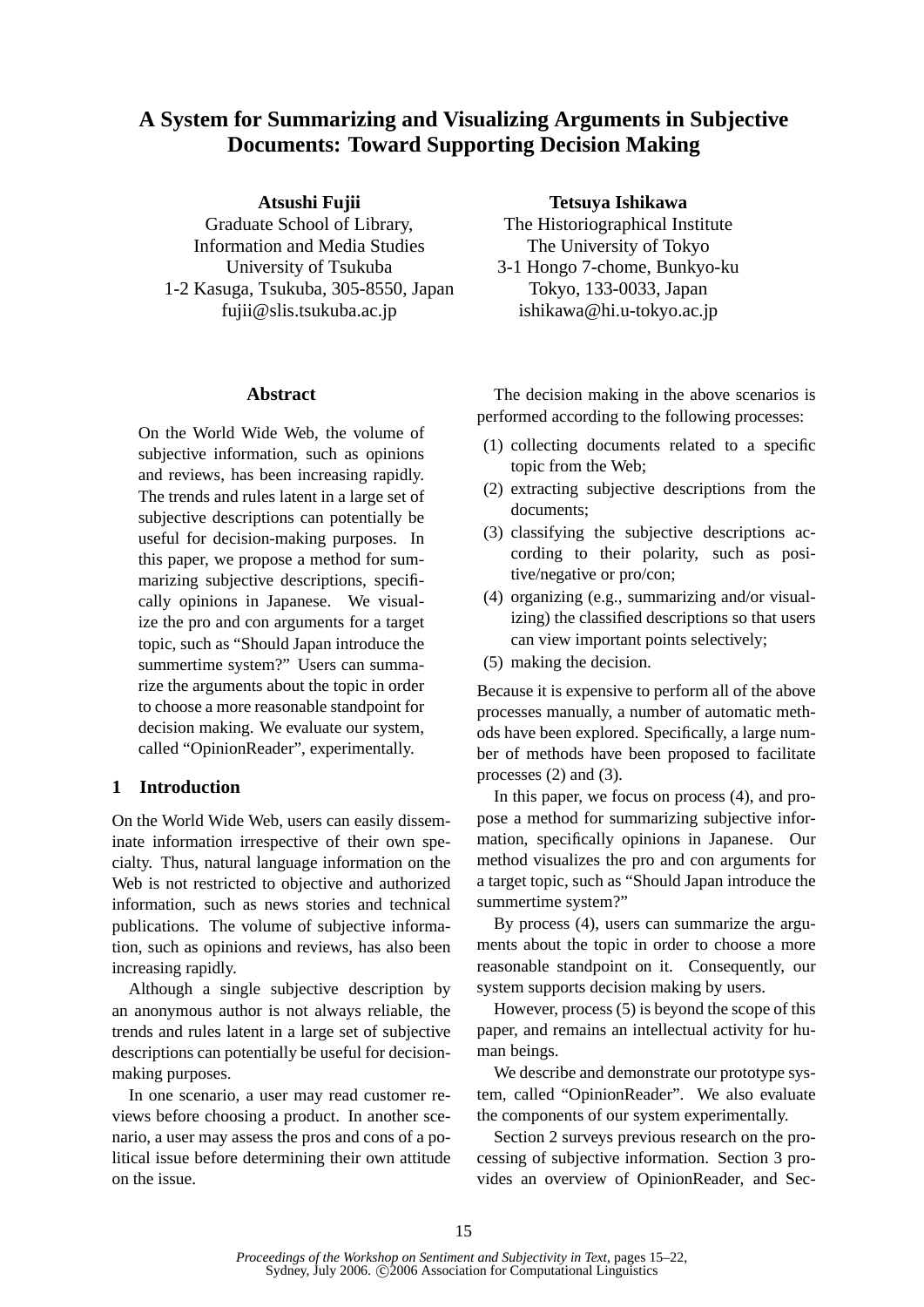tion 4 describes the methodologies of its components. Section 5 describes the experiments and discusses the results obtained.

## **2 Related Work**

For process (1) in Section 1, existing search engines can be used to search the Web for documents related to a specific topic. However, not all retrieved documents include subjective descriptions for the topic.

A solution to this problem is to automatically identify diaries and blogs (Nanno et al., 2004), which usually include opinionated subjective descriptions.

For process (2), existing methods aim to distinguish between subjective and objective descriptions in texts (Kim and Hovy, 2004; Pang and Lee, 2004; Riloff and Wiebe, 2003).

For process (3), machine-learning methods are usually used to classify subjective descriptions into bipolar categories (Dave et al., 2003; Beineke et al., 2004; Hu and Liu, 2004; Pang and Lee, 2004) or multipoint scale categories (Kim and Hovy, 2004; Pang and Lee, 2005).

For process (4), which is the subject of this paper, Ku et al. (2005) selected documents that include a large number of positive or negative sentences about a target topic, and used their headlines as a summary of the topic. This is the application of an existing extraction-based summarization method to subjective descriptions.

Hu and Liu (2004) summarized customer reviews of a product such as a digital camera. Their summarization method extracts nouns and noun phrases as features of the target product, (e.g., "picture" for a digital camera), and lists positive and negative reviews on a feature-by-feature basis.

The extracted features are sorted according to the frequency with which each feature appears in the reviews. This method allows users to browse the reviews in terms of important features of the target product.

Liu et al. (2005) enhanced the above method to allow users to compare different products within a specific category, on a feature-by-feature basis.

### **3 Overview of OpinionReader**

Figure 1 depicts the process flow in Opinion-Reader. The input is a set of subjective descriptions for a specific topic, classified according to their polarity. We assume that processes  $(1)$ – $(3)$  in Section 1 are completed, either manually or automatically, prior to the use of our system. It is often the case that users post their opinions and state their standpoints, as exemplified by the websites used in our experiments (see Section 5).

While our primarily target is a set of opinions for a debatable issue classified into pros and cons, a set of customer reviews for a product, classified as positive or negative, can also be submitted.



Figure 1: Process flow in OpinionReader.

Our purpose is to visualize the pro and con arguments about a target topic, so that a user can determine which standpoint is the more reasonable.

We extract "points at issue" from the opinions and arrange them in a two-dimensional space. We also rank the opinions that include each point at issue according to their importance, so that a user can selectively read representative opinions on a point-by-point basis.

The output is presented via a graphical interface as shown in Figure 2, which is an example output for the topic "privatization of hospitals by joint-stock companies". The opinions used for this example are extracted from the website for "BS debate"<sup>1</sup>. This interface is accessible via existing Web browsers.

In Figure 2, the x and y axes correspond to the polarity and importance respectively, and each oval denotes an extracted point at issue, such as "information disclosure", "health insurance", or "medical corporation".

Users can easily see which points at issue are most important from each standpoint. Points at issue that are important and closely related to one particular standpoint are usually the most useful in users' decision making.

By clicking on an oval in Figure 2, users can read representative opinions corresponding to that

<sup>1</sup> http://www.nhk.or.jp/bsdebate/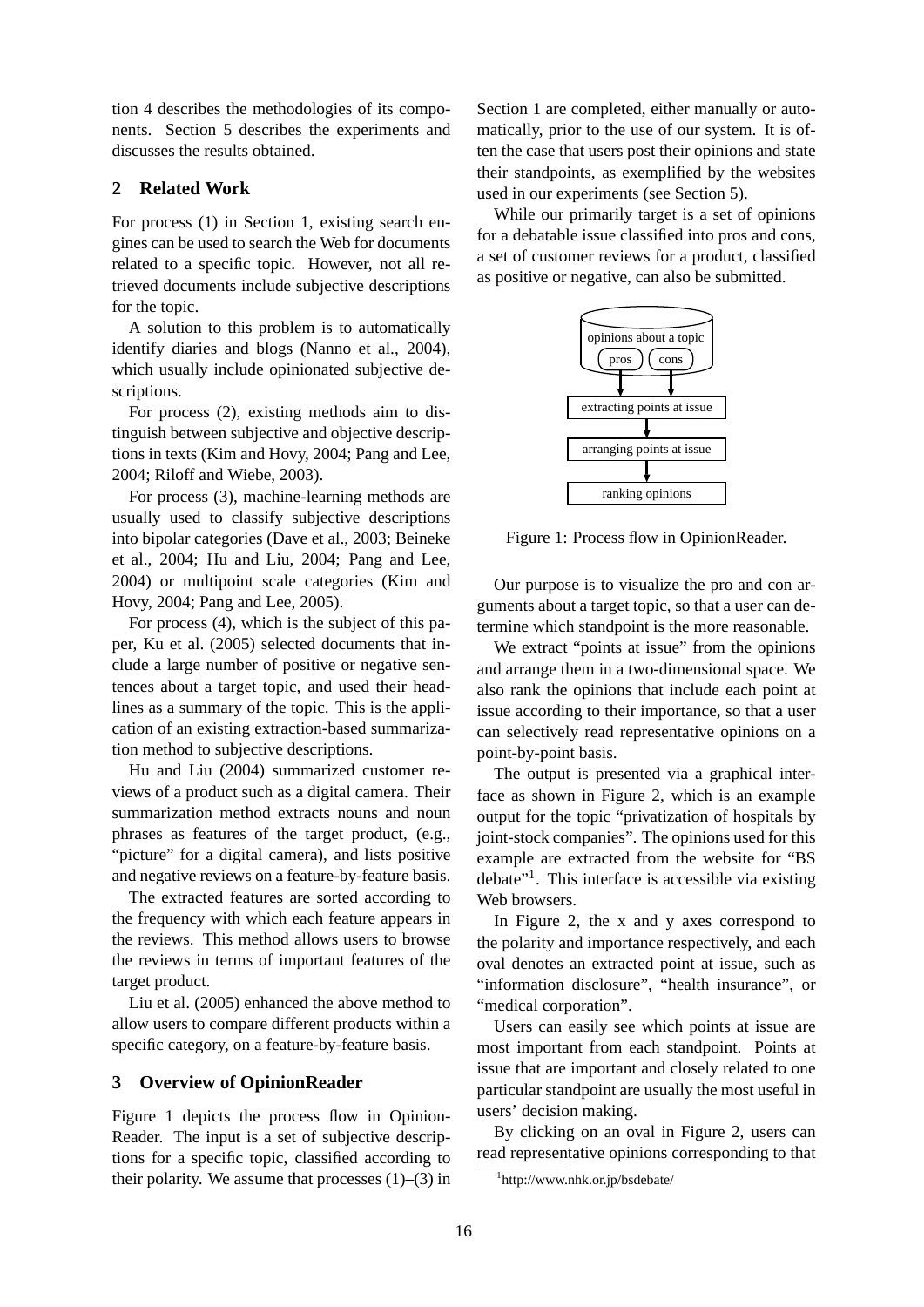point at issue. In Figure 3, two opinions that include "information disclosure" are presented. The opinions on the right and left sides are selected from the pros and cons, respectively. While the pros support information disclosure, the cons insist that they have not recognized its necessity.

As a result, users can browse the pro and con arguments about the topic in detail. However, for some points at issue, only opinions from a single standpoint are presented, because the other side has no argument about that point.

Given the above functions, users can easily summarize the main points and how they are used in arguing about the topic in support of one standpoint or the other.

If subjective descriptions are classified into more than two categories with a single axis, we can incorporate these descriptions into our system by reclassifying them into just two categories. Figure 4 is an example of summarizing reviews with a multipoint scale rating. We used reviews with fivepoint star rating for the movie "Star Wars: Episode  $III''^2$ . We reclassified reviews with  $1-3$  stars as cons, and reviews with 4–5 stars as pros.

In Figure 4, the points at issue are typical words used in the movie reviews (e.g. "story"), the names of characters (e.g. "Anakin", "Obi-Wan", and "Palpatine"), concepts related to Star Wars (e.g. "battle scene" and "Dark Side"), and comparisons with other movies (e.g., "War of the Worlds").

Existing methods for summarizing opinions (Hu and Liu, 2004; Liu et al., 2005). extract the features of a product, which corresponds to the points at issue in our system, and arrange them along a single dimension representing the importance of features. The reviews corresponding to each feature are not ranked.

However, in our system, features are arranged to show how the feature relates to each polarity. The opinions addressing a feature are ranked according to their importance. We target both opinions and reviews, as shown in Figures 2 and 4, respectively.

# **4 Methodology**

### **4.1 Extracting Points at Issue**

In a preliminary investigation of political opinions on the Web, we identified that points at issue can be different language units: words, phrases, sentences, and combinations of sentences. We currently target nouns, noun phrases, and verb phrases, whereas existing summarization methods (Hu and Liu, 2004; Liu et al., 2005) extract only nouns and noun phrases.

Because Japanese sentences lack lexical segmentation, we first use ChaSen<sup>3</sup> to perform a morphological analysis of each input sentence. As a result, we can identify the words in the input and their parts of speech.

To extract nouns and noun phrases, we use handcrafted rules that rely on the word and part-ofspeech information. We extract words and word sequences that match these rules. To standardize among the different noun phrases that describe the same content, we paraphrase specific types of noun phrases.

To extract verb phrases, we analyze the syntactic dependency structure of each input sentence, by using CaboCha<sup>4</sup>. We then use handcrafted rules to extract verb phrases comprising a noun and a verb from the dependency structure.

It is desirable that the case of a noun (i.e., postpositional particles) and the modality of a verb (i.e., auxiliaries) are maintained. However, if we were to allow variations of case and modality, verb phrases related to almost the same meaning would be regarded as different points at issue and thus the output of our system would contain redundancy. Therefore, for the sake of conciseness, we currently discard postpositional particles and auxiliaries in verb phrases.

### **4.2 Arranging Points at Issue**

In our system, the points at issue extracted as described in Section 4.1 are arranged in a twodimensional space, as shown in Figure 2. The xaxis corresponds to the polarity of the points at issue, that is the degree to which a point is related to each standpoint. The y-axis corresponds to the importance of the points at issue.

For a point at issue A, which can be a noun, noun phrase, or verb phrase, the x-coordinate,  $x_A$ , is calculated by Equation (1):

$$
x_A = P(pro|A) - P(con|A)
$$
 (1)

 $P(S|A)$ , in which S denotes either the pro or con standpoint, is the probability that an opinion randomly selected from a set of opinions addressing

<sup>2</sup> http://moviessearch.yahoo.co.jp/detail?ty=mv&id=321602

<sup>3</sup> http://chasen.naist.jp/hiki/ChaSen/

<sup>4</sup> http://cl.aist-nara.ac.jp/˜taku-ku/software/cabocha/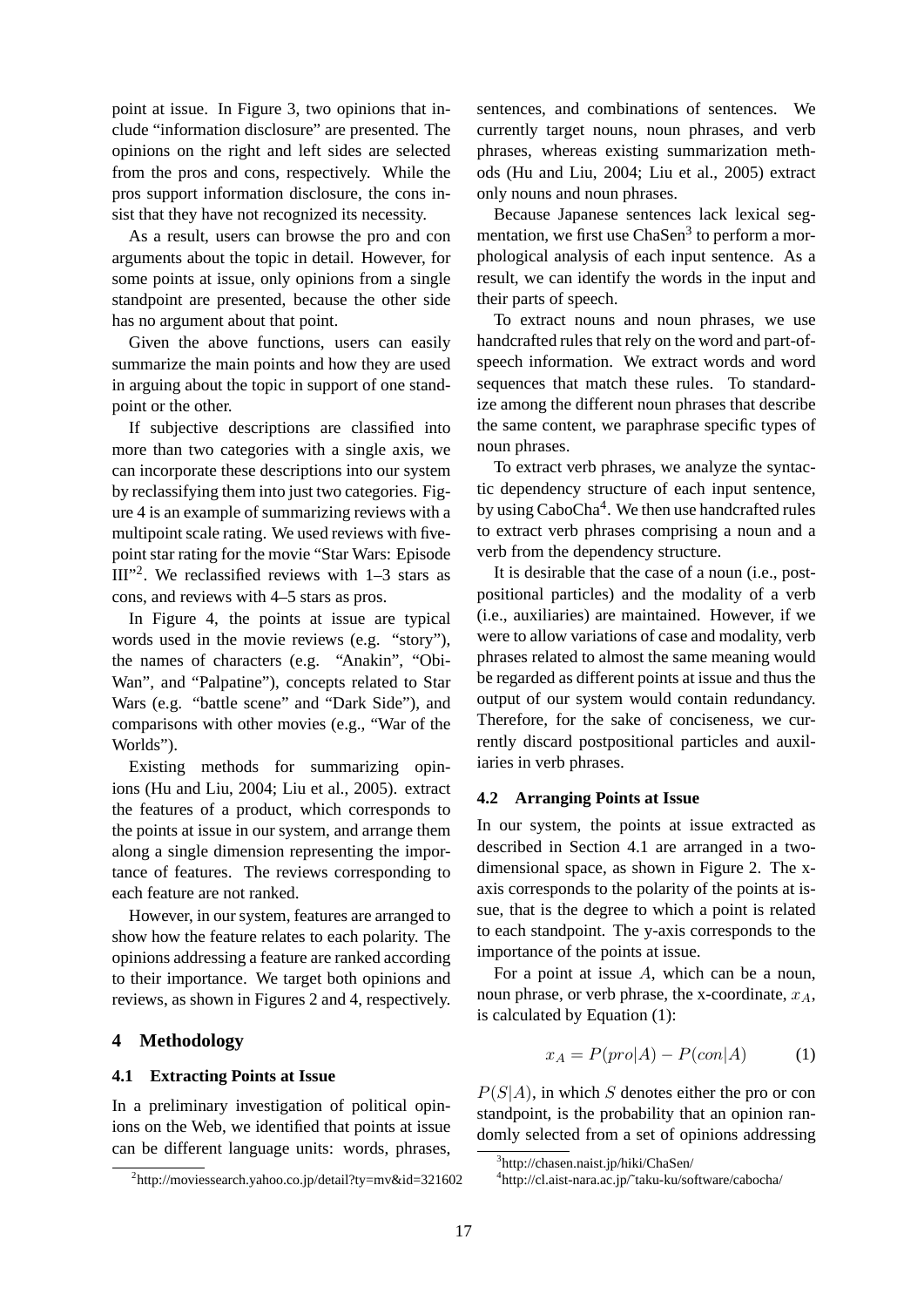

Figure 2: Example of visualizing points at issue for "privatization of hospitals by joint-stock companies".



Figure 3: Example of presenting representative opinions for "information disclosure".



Figure 4: Example of summarizing reviews with multipoint scale rating for "Star Wars: Episode III".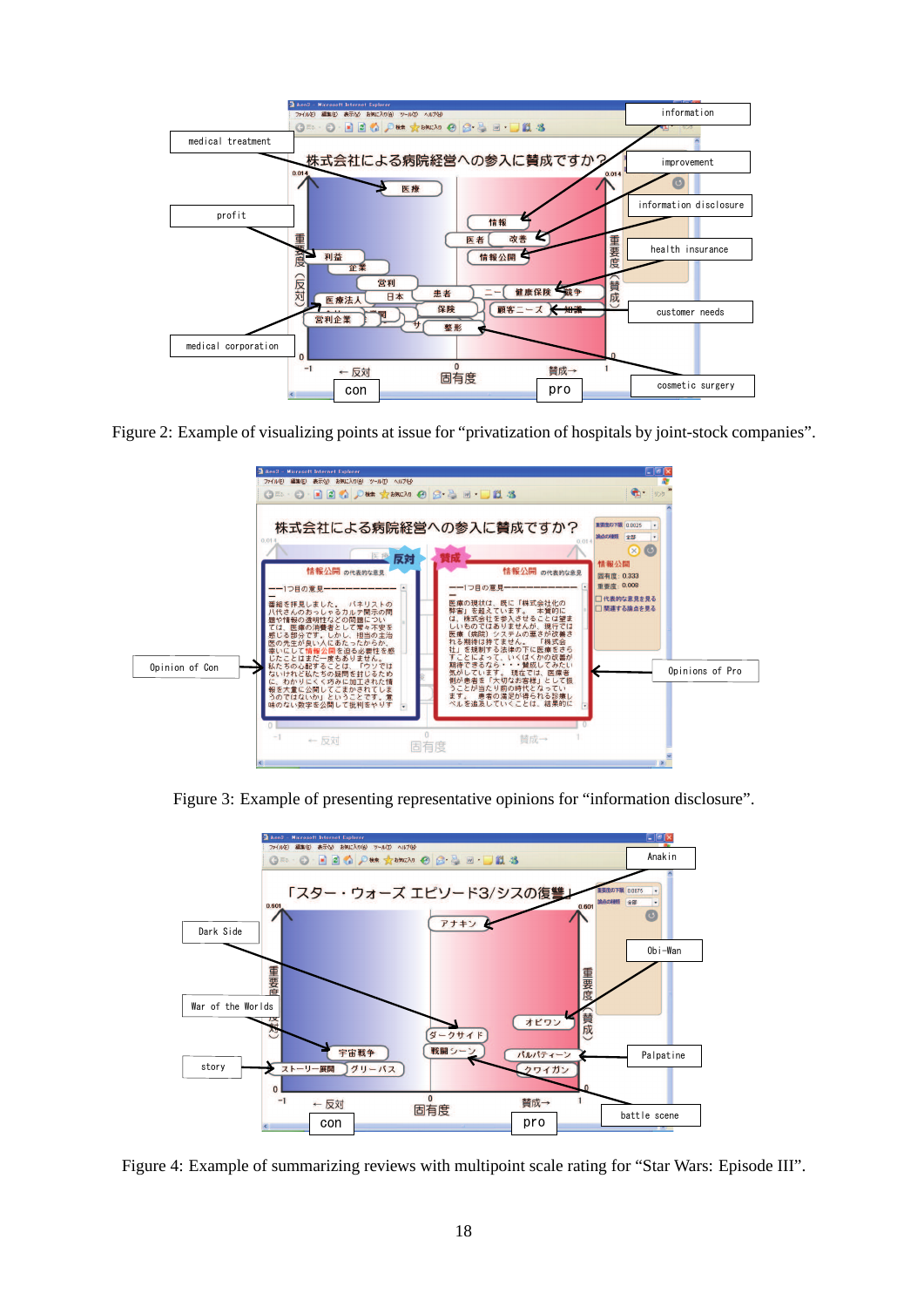A supports S. We calculate  $P(S|A)$  as the number of opinions that are classified into S and that include A, divided by the number of opinions that include A.

 $x_A$  ranges from  $-1$  to 1. A is classified into one of the following three categories depending on the value of  $x_A$ :

- if A appears in the pros more frequently than in the cons,  $x_A$  is a positive number,
- if A appears in the pros and cons equally often,  $x_A$  is zero,
- if A appears in the cons more frequently than in the pros,  $x_A$  is a negative number.

The calculation of the y-coordinate of  $A$ ,  $y_A$  depends on which of the above categories applies to A. If A appears in standpoint S more frequently than in its opposite, we define  $y_A$  as the probability that a point at issue randomly selected from the opinions classified into S is A.

We calculate  $y_A$  as the frequency of A in the opinions classified into  $S$ , divided by the total frequencies of points at issue in the opinions classified into S. Thus,  $y_A$  ranges from 0 to 1.

However, if A appears in the pros and cons equally often, we use the average of the values of  $y_A$  for both standpoints.

General words, which are usually high frequency words, tend to have high values for  $y_A$ . Therefore, we discard the words whose  $y_A$  is above a predefined threshold. We empirically set the threshold at 0.02.

Table 1 shows example points at issue for the topic "privatization of hospitals by joint-stock companies" and their values of  $x_A$  and  $y_A$ . In Table 1, points at issue, which have been translated into English, are classified into the three categories (i.e., pro, neutral, and con) according to  $x_A$  and are sorted according to  $y_A$  in descending order, for each category.

In Table 1, "improvement" is the most important in the pro category, and "medical corporation" is the most important in the con category. In the pro category, many people expect that the quality of medical treatment will be improved if jointstock companies make inroads into the medical industry. However, in the con category, many people are concerned about the future of existing medical corporations.

Table 1: Examples of points at issue and their coordinates for "privatization of hospitals by jointstock companies".

| Point at issue         |         |                      |
|------------------------|---------|----------------------|
|                        | $x_A$   | $y_A$                |
| improvement            | 0.33    | $9.2 \times 10^{-3}$ |
| information disclosure | 0.33    | $7.9\times10^{-3}$   |
| health insurance       | 0.60    | $5.3 \times 10^{-3}$ |
| customer needs         | 0.50    | $3.9 \times 10^{-3}$ |
| cosmetic surgery       | 0.00    | $2.6 \times 10^{-3}$ |
| medical corporation    | $-0.69$ | $4.4 \times 10^{-3}$ |
| medical institution    | $-0.64$ | $3.6 \times 10^{-3}$ |
| medical cost           | $-0.60$ | $3.2 \times 10^{-3}$ |
| profit seeking         | $-0.78$ | $3.2\times10^{-3}$   |

#### **4.3 Ranking Opinions**

Given a set of opinions from which a point at issue has been extracted, our purpose now is to rank the opinions in order of importance. We assume that representative opinions contain many content words that occur frequently in the opinion set. In our case, content words are nouns, verbs, and adjectives identified by morphological analysis.

We calculate the score of a content word  $w$ ,  $s(w)$ , as the frequency of w in the opinion set. We calculate the importance of an opinion by the sum of  $s(w)$  for the words in the opinion. However, we normalize the importance of the opinion by the number of words in the opinion because long opinions usually include many words.

# **5 Experiments**

#### **5.1 Method**

The effectiveness of our system should be evaluated from different perspectives. First, the effectiveness of each component of our system should be evaluated. Second, the effectiveness of the system as a whole should be evaluated. In this second evaluation, the evaluation measure is the extent to which the decisions of users can be made correctly and efficiently.

As a first step in our research, in this paper we perform only the first evaluation and evaluate the effectiveness of the methods described in Section 4. We used the following Japanese websites as the source of opinions, in which pros and cons are posted for specific topics.

<sup>(</sup>a) BS debate<sup>5</sup>

<sup>(</sup>b) ewoman<sup>6</sup>

<sup>5</sup> http://www.nhk.or.jp/bsdebate/ 6 http://www.ewoman.co.jp/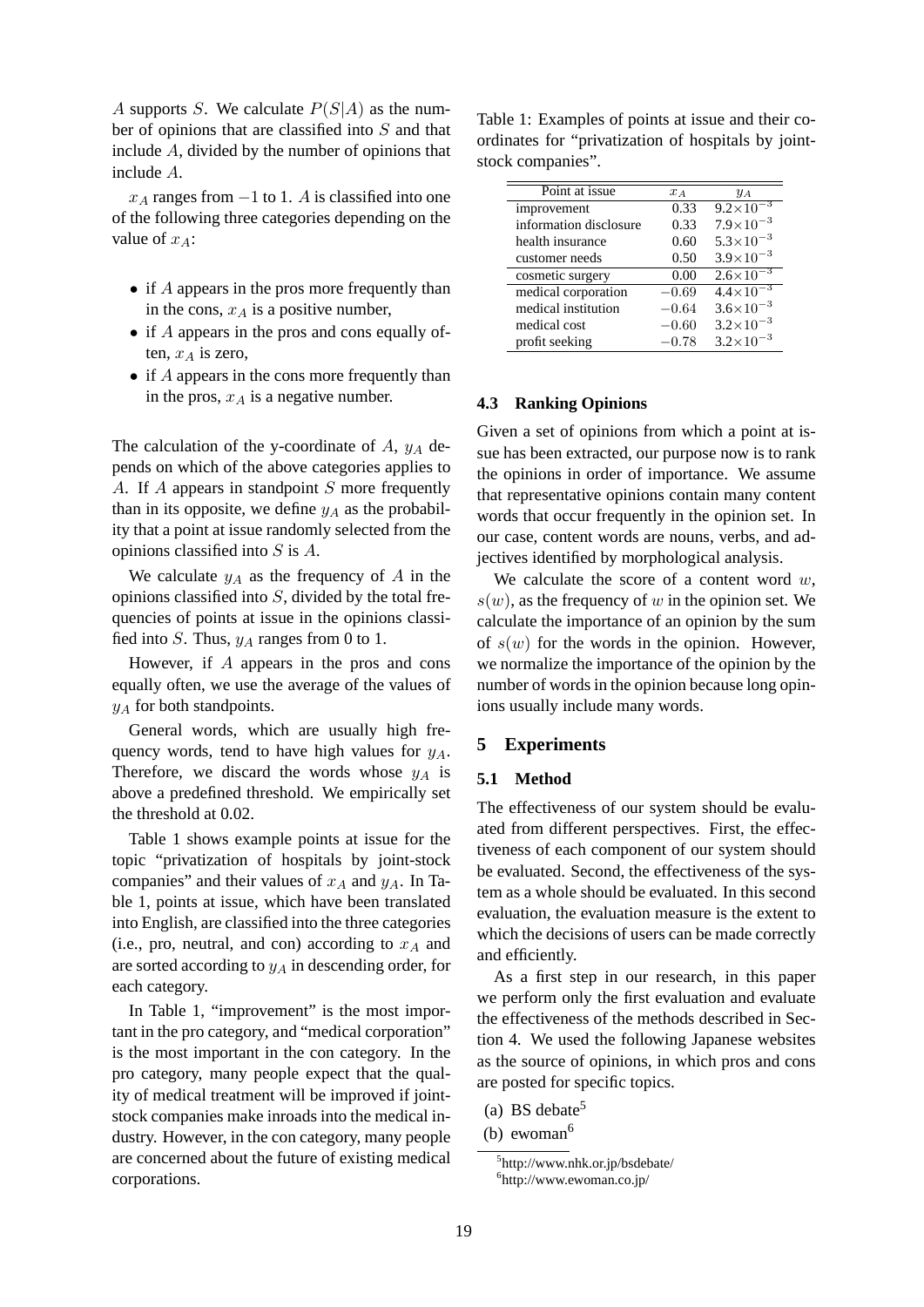- (c) Official website of the prime minister of Japan and his cabinet<sup>7</sup>
- (d) Yomiuri online<sup>8</sup>

For evaluation purposes, we collected the pros and cons for five topics. Table 2 shows the five topics, the number of opinions, and the sources. For topic #4, we used the opinions collected from two sources to increase the number of opinions.

In Table 2, the background of topic #5 should perhaps be explained. When using escalators, it is often customary for passengers to stand on one side (either left or right) to allow other passengers to walk past them. However, some people insist that walking on escalators, which are moving stairs, is dangerous.

Graduate students, none of who was an author of this paper, served as assessors, and produced reference data. The output of a method under evaluation was compared with the reference data.

For each topic, two assessors were assigned to enhance the degree of objectivity of the results. Final results were obtained by averaging the results over the assessors and the topics.

#### **5.2 Evaluation of Extracting Points at Issue**

For each topic used in the experiments, the assessors read the opinions from both standpoints and extracted the points at issue. We defined the point at issue as the grounds for an argument. We did not restrict the form of the points at issue. Thus, the assessors were allowed to extract any continuous language units, such as words, phrases, sentences, and paragraphs, as points at issue.

Because our method is intended to extract points at issue exhaustively and accurately, we used recall and precision as evaluation measures for the extraction.

Recall is the ratio of the number of correct answers extracted automatically to the total number of correct answers. Precision is the ratio of the number of correct answers extracted automatically to the total number of points at issue extracted automatically.

Table 3 shows the results for each topic, in which "System" denotes the number of points at issue extracted automatically. In Table 3, "C", "R", and "P" denote the number of correct answers, recall, and precision, respectively, on an assessor-by-assessor basis.

Looking at Table 3, we see that the results can vary depending on the topic and the assessor. However, recall and precision were approximately 50% and 4%, respectively, on average.

The ratio of agreement between assessors was low. When we used the points at issue extracted by one assessor as correct answers and evaluated the effectiveness of the other assessor in the extraction, the recall and precision ranged from 10% to 20% depending on the topic. To increase the ratio of agreement between assessors, the instruction for assessors needs to be revised for future work.

This was mainly because the viewpoint for a target topic and the language units to be extracted were different, depending on the assessor. Because our automatic method extracted points at issue exhaustively, the recall was high and the precision was low, irrespective of the assessor.

The ratios of noun phrases (including nouns) and verb phrases to the number of manually extracted points at issue were 78.5% and 2.0%, respectively. Although the ratio for verb phrases is relatively low, extracting both noun and verb phrases is meaningful.

The recalls of our method for noun phrases and verb phrases were 60.0% and 44.3%, respectively. Errors were mainly due to noun phrases that were not modeled in our method, such as noun phrases that include a relative clause.

#### **5.3 Evaluation of Arranging Points at Issue**

As explained in Section 4.2, in our system the points at issue are arranged in a two-dimensional space. The x and y axes correspond to the polarity and the importance of points at issue, respectively.

Because it is difficult for the assessors to judge the correctness of coordinate values in the twodimensional space, we evaluated the effectiveness of arranging points at issue indirectly.

First, we evaluated the effectiveness of the calculation for the y-axis. We sorted the points at issue, which were extracted automatically (see Section 5.2), according to their importance. We evaluated the trade-off between recall and precision by varying the threshold of  $y_A$ . We discarded the points at issue whose  $y_A$  is below the threshold.

Note that while this threshold was used to determine the lower bound of  $y_A$ , the threshold explained in Section 4.2 (i.e., 0.02) was used to determine the upper bound of  $y_A$  and was used consistently irrespective of the lower bound threshold.

<sup>7</sup> http://www.kantei.go.jp/

<sup>8</sup> http://www.yomiuri.co.jp/komachi/forum/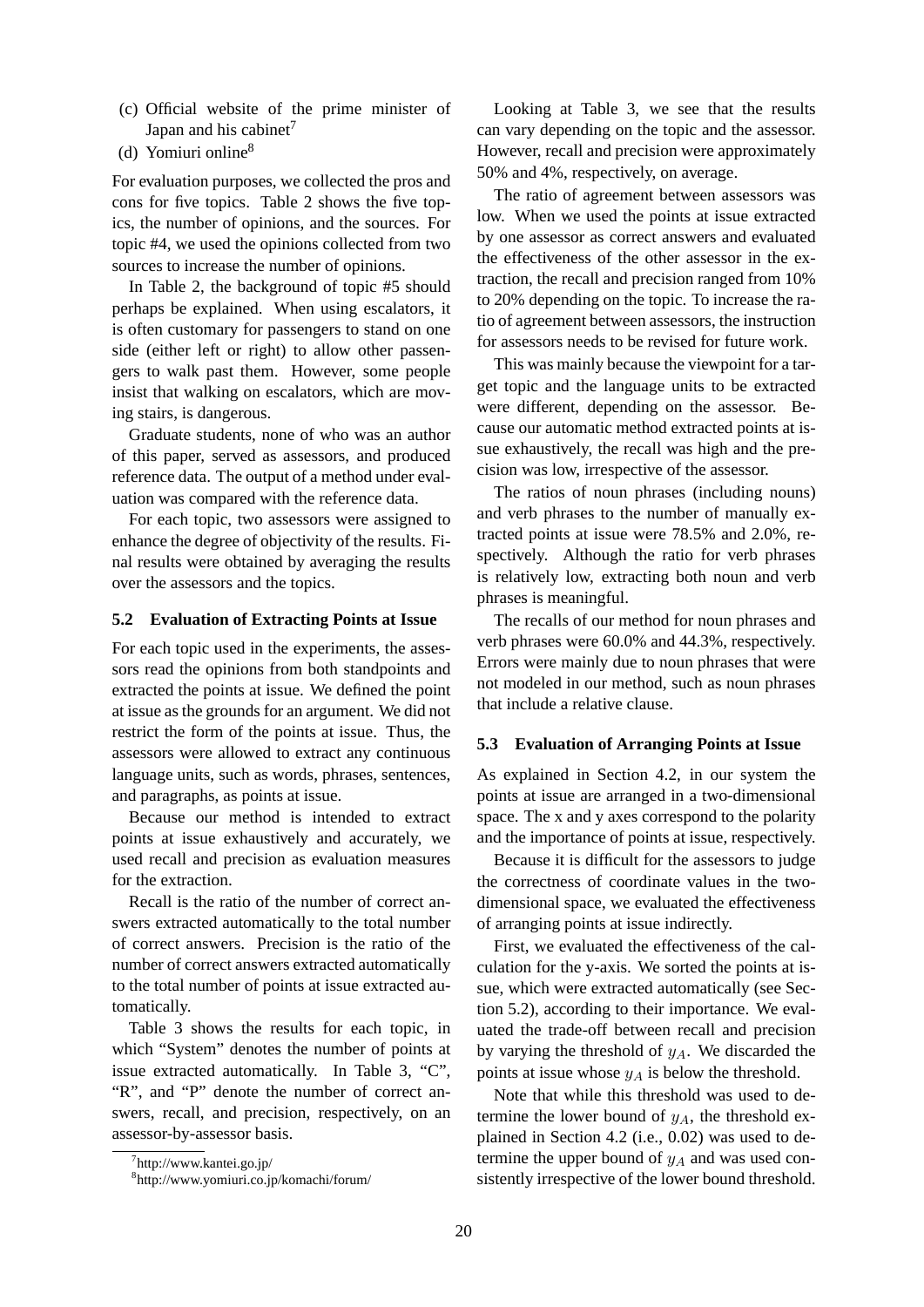Table 2: Topics used for experiments.

|          |                                                     | #Opinions |     |               |
|----------|-----------------------------------------------------|-----------|-----|---------------|
| Topic ID | Topic                                               | Pro       | Con | Source        |
| #1       | principle of result in private companies            |           | 29  | (a)           |
| #2       | privatization of hospitals by joint-stock companies | 27        | 44  | (a)           |
| #3       | the summertime system in Japan                      | 14        |     | (b)           |
| #4       | privatization of postal services                    | 28        | 20  | $(b)$ , $(c)$ |
| #5       | one side walk on an escalator                       | 29        | 42  | (d)           |

Table 3: Recall and precision of extracting points at issue (C: # of correct answers, R: recall (%), P: precision  $(\%)$ ).

|          |        | Assessor A |      | Assessor B |     |      |     |
|----------|--------|------------|------|------------|-----|------|-----|
| Topic ID | System | C          |      | р          |     |      | p   |
| #1       | 1968   | 194        | 58.2 | 5.7        | 101 | 44.6 | 2.3 |
| #2       | 1864   | 66         | 50.0 | 1.8        | 194 | 60.8 | 6.3 |
| #3       | 508    | 43         | 48.8 | 4.1        | 43  | 60.5 | 5.1 |
| #4       | 949    | 77         | 64.9 | 5.3        | 96  | 36.5 | 3.7 |
| #5       | 711    | 91         | 30.0 | 3.8        | 75  | 18.7 | 2.0 |

Table 4 shows the results, in which the precision was improved to 50% by increasing the threshold. In Figure 2, users can change the threshold of importance by using the panel on the right side to control the number of points at issue presented in the interface. As a result, users can choose appropriate points at issue precisely.

Second, we evaluated the effectiveness of the calculation for the x-axis. We evaluated the effectiveness of our method in a binary classification. For each point at issue extracted by an assessor, the assessor judged which of the two standpoints the point supports.

If a point at issue whose x-coordinate calculated by our method is positive (or negative), it was classified as pro (or con) automatically. We did not use the points at issue whose x-coordinate was zero for evaluation purposes.

Table 5 shows the results. While the number of target points at issue was different depending on the topic and the assessor, the difference in classification accuracy was marginal.

For each topic, we averaged the accuracy determined by each assessor and averaged the accuracies over the topic, which gave 95.6%. Overall, our method performs the binary classification for points at issue with a high accuracy.

Errors were mainly due to opinions that included arguments for both standpoints. For example, a person supporting a standpoint might suggest that he/she would support the other side under a specific condition. Points at issue classified incorrectly had usually been extracted from such contradictory opinions.

#### **5.4 Evaluation of Ranking Opinions**

To evaluate the effectiveness of our method in ranking opinions on a point-by-point basis, we used a method that sorts the opinions randomly as a control. We compared the accuracy of our method and that of the control. The accuracy is the ratio of the number of correct answers to the number of opinions presented by the method under evaluation.

For each point at issue extracted by an assessor, the assessor assigned the opinions to one of the following degrees:

- A: the opinion argues about the point at issue and is represented,
- B: the opinion argues about the point at issue but is not represented,
- C: the opinion includes the point at issue but does not argue about it.

We varied the number of top opinions presented by changing the threshold for the rank of opinions.

Table 6 shows the results, in which  $N$  denotes the number of top opinions presented. The column "Answer" refers to two cases: the case in which only the opinions assigned to "A" were regarded as correct answers, and the case in which the opinions assigned to "A" or "B" were regarded as correct answers. In either case, our method outperformed the control in ranking accuracy.

Although the accuracy of our method for "A" opinions was low, the accuracy for "A" and "B"